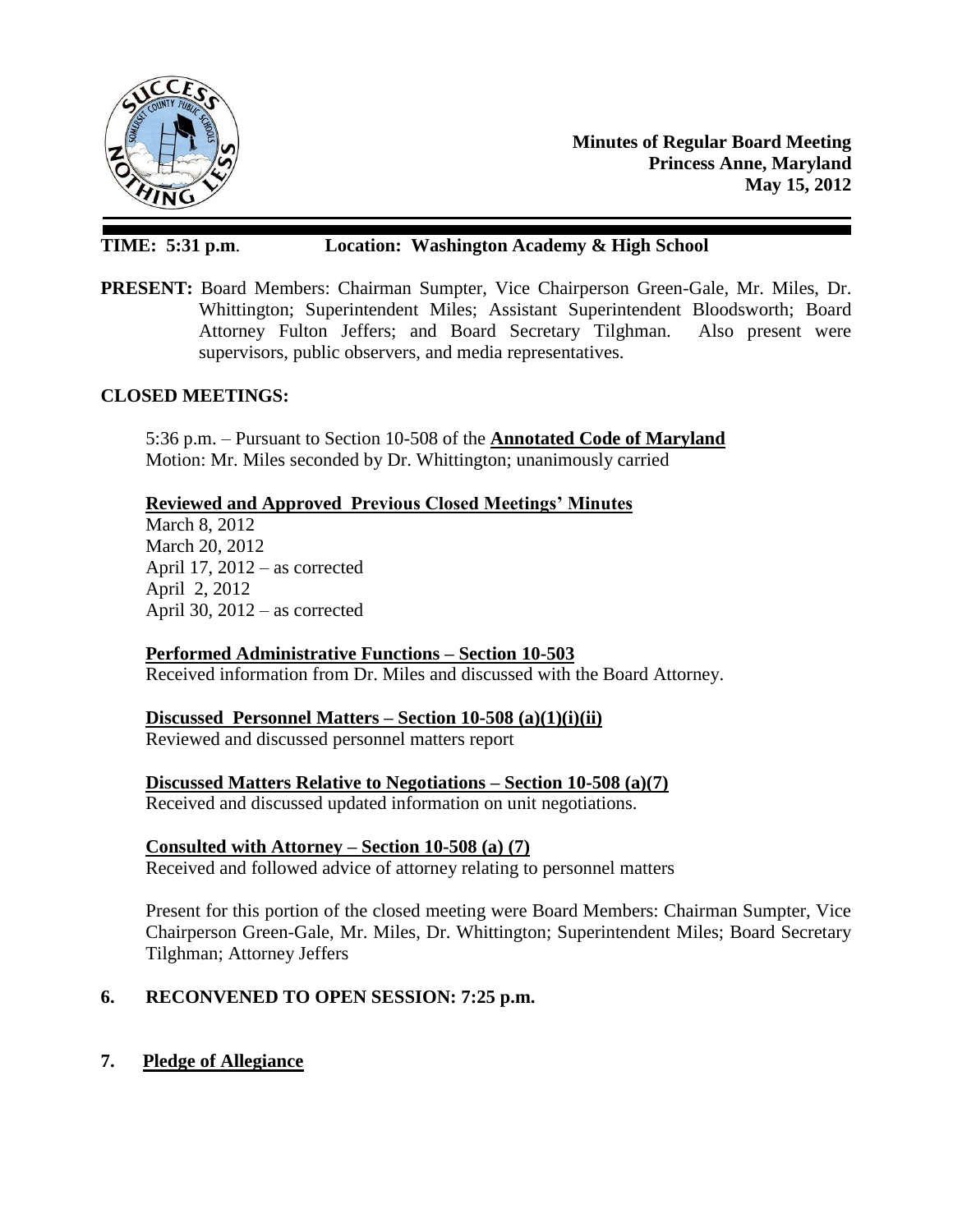## **8. Adoption of Agenda**

Motion – Mr. Miles and seconded by Dr. Whittington; unanimously carried to approve amended agenda

 $\bullet$ Alternative Governance Plan was added to the agenda

## **9. Approval of Minutes:**

April 17, 2012 – Regular Meeting Motion - Ms. Green Gale and seconded by Mr. Miles; unanimously carried.

Chairman Sumpter announced that the Somerset County Board of Education met in Closed Session on the following dates pursuant to Section 10-508 of the *Maryland Annotated Code* for the reason listed below:

April 17, 2012

- $\triangleright$  To discuss personnel matters Section 10-508(a)(1)(i)(ii)
- $\triangleright$  To discuss matters relative to negotiations Section 10-508(a)(9)
- $\triangleright$  To consult with legal counsel to obtain legal advice Section 10-508(a)(7)
- $\triangleright$  Approval of Minutes

April 30, 2012

 $\triangleright$  To discuss personnel matters – Section 10-508(a)(1)(i)(ii)

May 15, 2012

 $\triangleright$  To discuss personnel matters – Section 10-508(a)(1)

# **10. Student Board Members' Activities Report**

The Board members thanked the student representatives for their reports.

## **11. GES Cherry Blossom Participant's Performance**

Greenwood Elementary School's chorus members who participated in the Cherry Blossom Parade performed several selections. The Board members thanked Mrs. LaRue and Mrs. O'Neal for providing the Board with such uplifting entertainment.

## **12. Parent Involvement Recognition**

With the assistance of Dr. Miles, Christy Scott presented awards and geraniums to parent volunteers. Gena Lankford was named as Somerset County's Volunteer of the Year.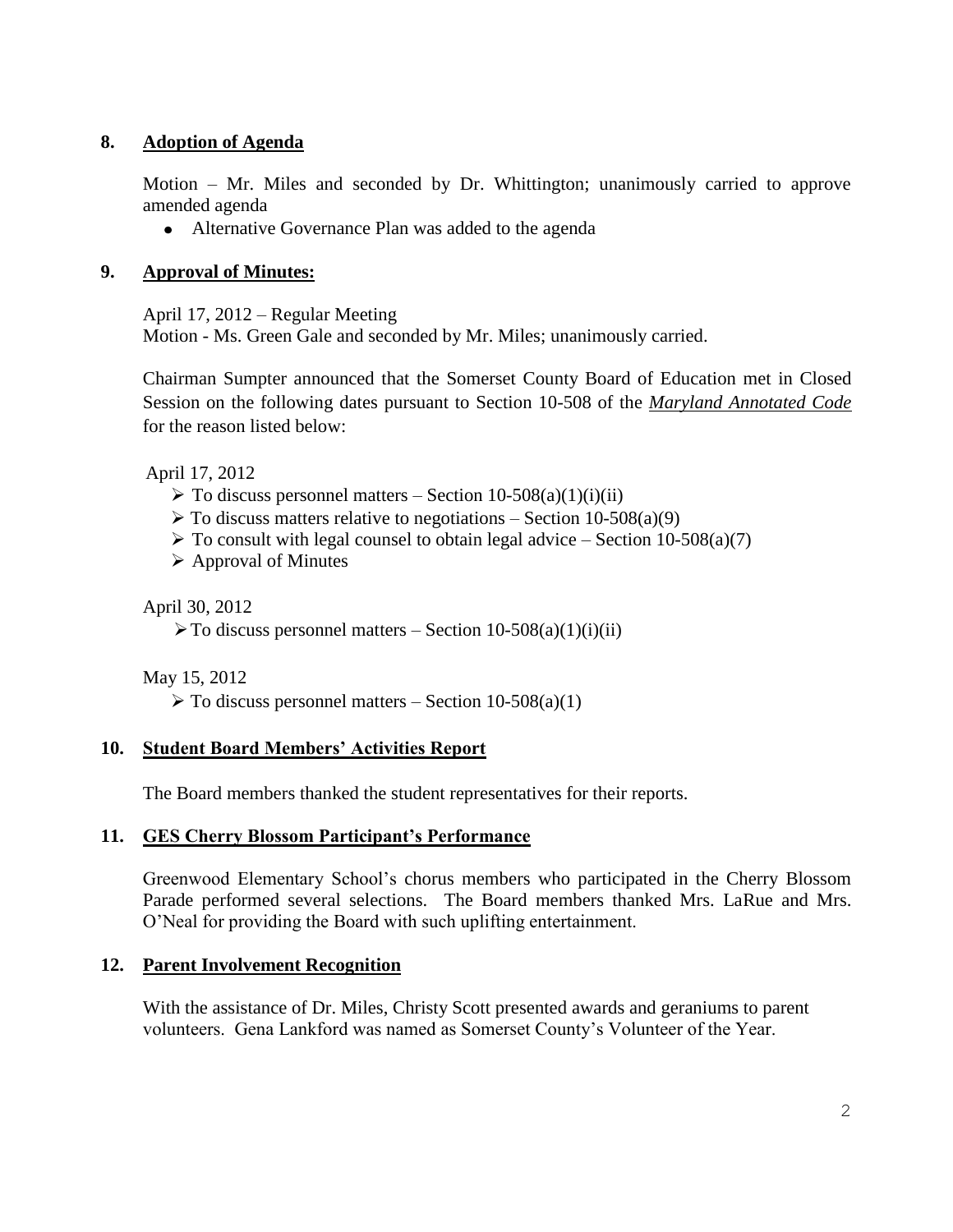## **13. J.M. Tawes Career & Technology Skills Competition**

Mr. Webster presented the winners of the Skills Competitions. There were winners in the Eastern Regional Elective Competition, the Culinary Arts Competition, and the Regional and States Auto Mechanics Competitions. Mr. Melvin Higgs, Mr. Chris Parke, and Mr. James Washington were thanked for a job well done in teaching the students.

## **14. Public Participation**

Heard Public Comments from:

- John Phoebus, community member/advocate for CAHS, addressed the revised Alternative Governance Plan and the 2012-2013 school budget cuts impact on schools and students.
- Dan Kuebler, community member, addressed his concerns that recent agendas have not contained any items in regards to student achievement, discipline, and school violence. He questioned if SCPS had any plans for Math and Reading intervention.
- Sue Heath, staff member, addressed the Board members stating that the Central Office was overly staffed and that the Board members do not inform the public of policy changes.

## **15. OLD BUSINESS**

## **Policies of Instruction**

## **Policy #500-31, Student Field Trips**

Motion – Mr. Miles and seconded by Dr. Whittington; unanimously carried to approve the revised policy.

### **Facilities and Transportation**

### **GES HVAC Renovation Engineer Approval**

Motion – Vice Chairman Green-Gale and seconded by Mr. Miles; unanimously carried to award GIPE the HVAC project for GES.

### **Alternative Governance Plan**

Motion – Mr. Miles and seconded by Vice Chairman Green-Gale; unanimously carried to approve the revised Alternative Governance Plan.

## **Human Resources Report**

This item was removed from the agenda.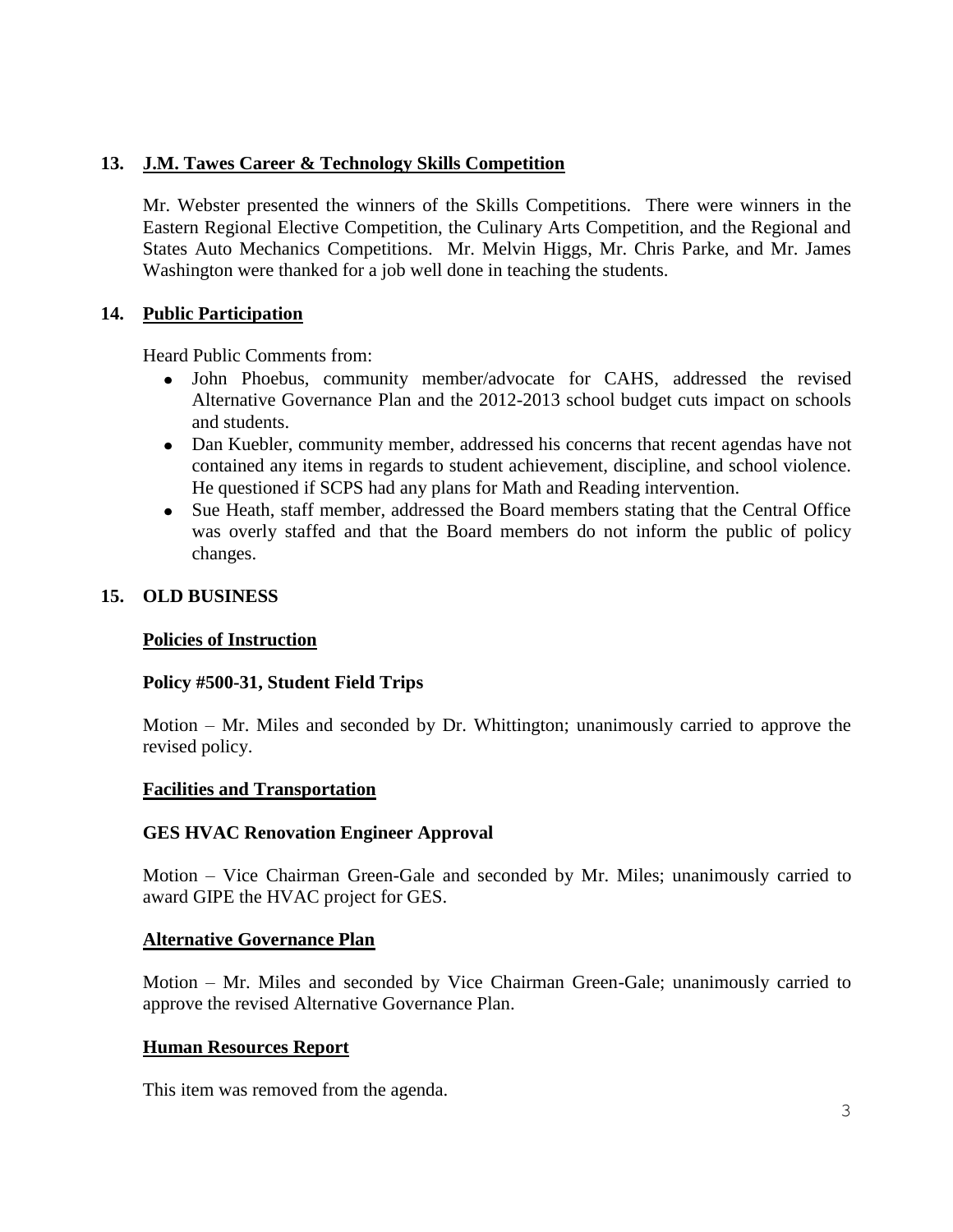### **16. NEW BUSINESS**

## **FINANCE REPORTS**

Ms. Rounds presented the monthly Finance and Food Service reports to the Board.

### **FACILITIES AND TRANSPORTATION**

#### **Educational Facilities Master Plan**

Motion – Mr. Miles and seconded by Dr. Whittington; unanimously carried to approve the Educational Facilities Master Plan. Correction of construction for GES was 1961 not 1959 and WES construction 1977 not 1976.

#### **MSP/Promise Academy Bathroom Renovation**

Motion – Mr. Miles and seconded by Dr. Whittington to hold on the vote of the MSP/Promise Academy Bathroom Renovation until a further explanation of the Bid proposal is explained from Mr. Daugherty. Mr. Miles stated that SCPS make sure the low Bid contained change order or other services.

#### **HUMAN RESOURCES – NEW HIRE, RETIREES, RESIGNATIONS**

Personnel Matters – Certificated Employees

The Human Resources Report was approved with a 3:1 vote; Mr. Miles, Chairman Sumpter, and Vice Chairman Green-Gale voted for and Dr. Whittington was opposed.

#### **Separation**

Pat Carson, Elisabeth Hays, Shayna Samero, Jennifer Thompson, Matthew Bolich, Lindsay Martin, Clifford Hightower, Jennifer Brittian, Greg Laskinski

#### **New Hires**

William Johnson, Paul Jefferson, Elizabeth Marshall, Chad Moletress, Germaine Richardson George Kline, James Conrow

#### **Job Description – HVAC Instructor**

Presented for review and study.

### **17. SUPERINTENDENT AND BOARD MEMBER COMMENTS**

• Dr. Miles thanked the community for their attendance and commented on the outstanding performance of the GES chorus and congratulated the Skills Competition winners. She